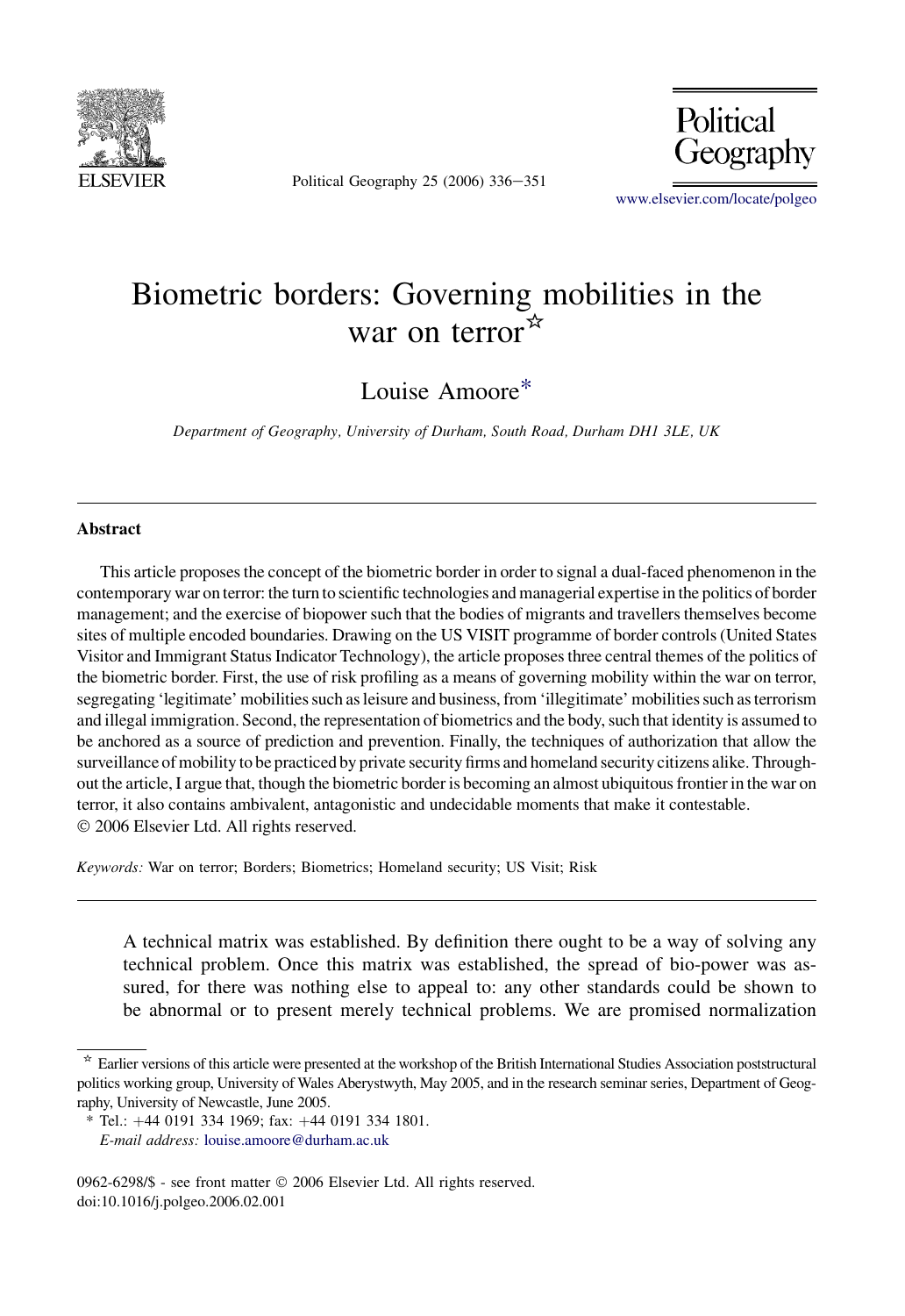and happiness through science and law. When they fail, this only justifies the need for more of the same. ([Dreyfus & Rabinow, 1983](#page-14-0), p. 196).

Had information coordination technology been properly in place before September 11, the preattack activities of the hijackers could have been identified and prevented. There may have been a different outcome. ([US House of Representatives, 2002\)](#page-15-0)

## Introduction: homeland security/borderland insecurity

At a United States House subcommittee hearing in February 2002, a panel of commercial information technology experts and management consultants were asked to give technical advice on how the war on terror might be fought using risk profiling techniques. The hearing concluded that technologies designed to classify populations according to their degree of threat  $-$  long available in the private commercial sector  $-$  should be deployed at the service of border security. Indeed, the invited panel of experts stated clearly that 'our enemies are hiding in open and available information' and that, had surveillance and profiling techniques been in place, the events of 9/11 'could have been predicted and averted' (*Accenture*, cited in [Kestelyn, 2002,](#page-14-0) p. 8). In the immediate months following September 11, the dilemmas of the war on terror were being framed as problems of risk management, clearing the path for a burgeoning homeland security market that was to have implications far beyond the US 'homeland'.

Two years on from the initial hearings, the US Department of Homeland Security (DHS) announced the Smart Border Alliance, headed up by management consultants Accenture, as the prime contractors for US VISIT,<sup>1</sup> a  $$US10$  billion project to restructure and manage all aspects of US air, land and sea port of entry security. The US VISIT programme, which I will use as my central point of discussion in this paper, represents one discrete example of a more prevalent phenomenon in the contemporary war on terror: the proliferation of risk management techniques as a means of governing mobilities.<sup>2</sup> Accenture's self-styled 'virtual border', they promise, 'is designed to operate far beyond US boundaries', enabling the DHS to 'assess the security risks of all US-bound travellers and prevent potential threats from reaching US borders' (Accenture [digital forum, 2004,](#page-13-0) p. 1). Under US VISIT, the management of the border cannot be understood simply as a matter of the geopolitical policing and disciplining of the movement of bodies across mapped space. Rather, it is more appropriately understood as a matter of biopolitics, as a mobile regulatory site through which people's everyday lives can be made amenable to intervention and management.

In this paper I develop the concept of the biometric border in order to signal a dual-faced phenomenon in the contemporary war on terror: the turn to digital technologies, data integration and managerial expertise in the politics of border management; and the exercise of biopower such that the body itself is inscribed with, and demarcates, a continual crossing of multiple encoded borders  $-$  social, legal, gendered, racialized and so on. The term biometric border, now part of the lingua franca of the risk consultants and the government departments charged with fighting the war on terror, has yet to be analysed critically in terms of how it is being deployed. As a manifestation of what [Walters \(2002](#page-15-0), p. 571) calls the 'biopolitical

<sup>&</sup>lt;sup>1</sup> United States Visitor and Immigrant Status Indicator Technology.

<sup>&</sup>lt;sup>2</sup> The research discussed here focuses specifically on the deployment of technologies for the governing of the mobility of people. However, the implications for the governing of the mobility of money/finance (see [Amoore & de Goede,](#page-13-0) [2005; De Goede, 2003](#page-13-0)); and the mobility of goods are significant.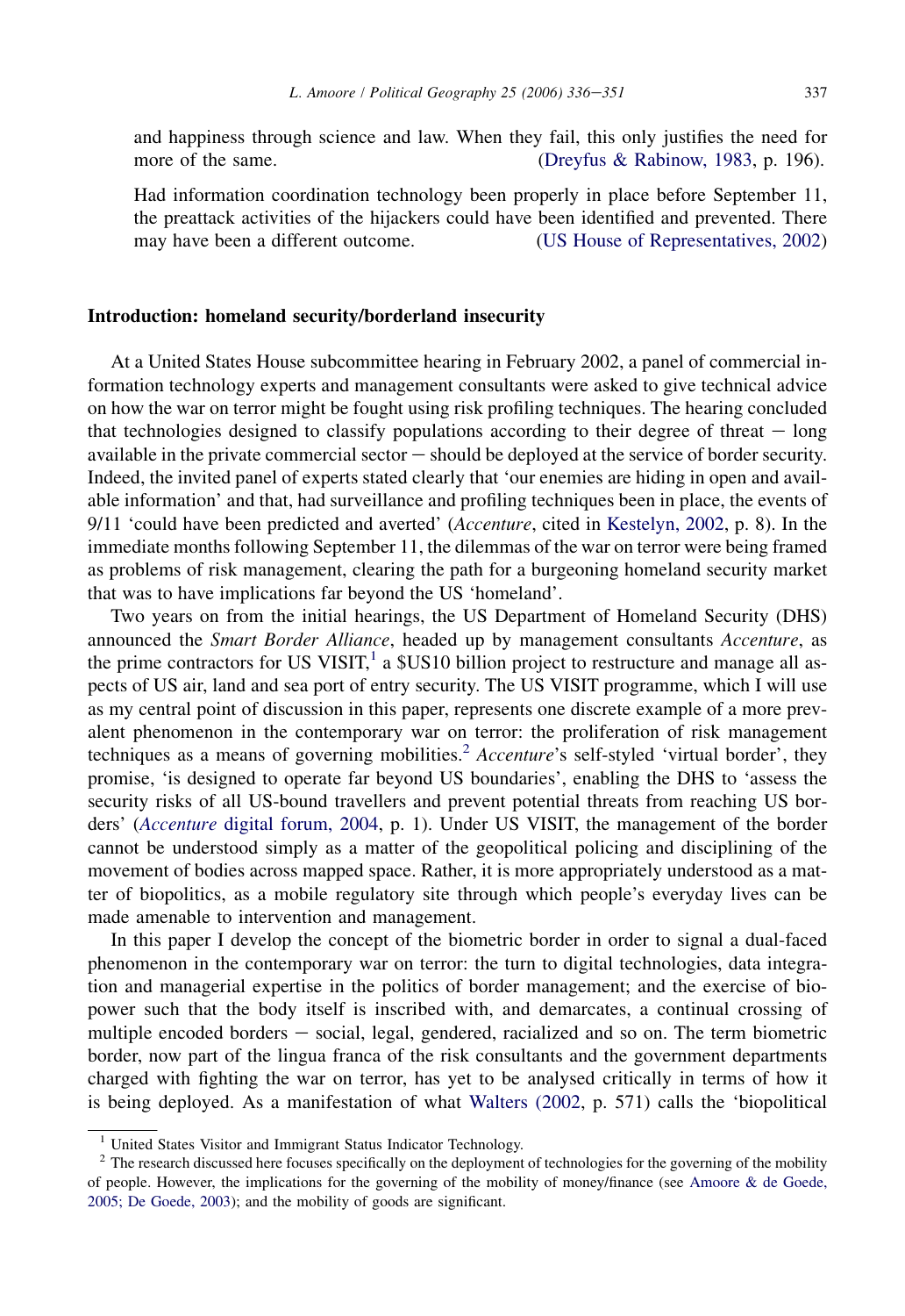border', biometric borders extend the governing of mobility into domains that regulate multiple aspects of daily life. Subject to biopower, the crossing of a physical territorial border is only one border crossing in a limitless series of journeys that traverse and inscribe the boundaries of safe/dangerous, civil/uncivil, legitimate traveller/illegal migrant.

In part, then, the biometric border signals a new and important geographical imagining of the border, interpreted in the literature as symptomatic of both decentred and outsourced forms of state and the contradictions of contemporary global capital (see [Hyndman, 1997; Newman,](#page-14-0) [2001\)](#page-14-0). Yet, it is not simply the emergence of new border regimes but the performing of the *idea* of the biometric border that is becoming so central to the technologies of the war on terror. Rather as [Dear and Lucero \(2005,](#page-14-0) p. 317) suggest in their discussion of the Bajalta California borderlands, 'la frontera portátil is everywhere'. In effect, the biometric border is the portable border par excellence, carried by mobile bodies at the very same time as it is deployed to divide bodies at international boundaries, airports, railway stations, on subways or city streets, in the office or the neighbourhood. The work of the biometric border is thus the work of redefining what Bigo  $(2001, p. 112)$  calls the 'Möbius ribbon' of internal and external security, such that 'internal and external security become embedded in the figure of the ''enemy within'', of the outsider inside, increasingly labeled with the catchphrase ''immigrant'''. Read through [Bigo's \(2001](#page-13-0), p. 100) lens of a governmentality that combines 'technological sophistication with the old disciplines of the body', immigration and the terrorist threat become combined as a problem 'not because there is a threat to the survival of society' but because 'scenes from everyday life are politicized, because day-to-day living is securitized'. Thus, the governing of mobility through US VISIT's biometric borders is categorically not about new border threats in a post-9/11 world, but rather a means of identifying and designating the safe from the dangerous at multiple borders of daily life. US VISIT, then, is but one element of a liberal mode of governmentality that sees risk profiling in the war on terror pervade and claim every aspect of species life itself, or something akin to a shift from geopolitics to biopolitics [\(Dillon,](#page-14-0) [2002, 2004; Dillon & Reid, 2001; Larner & Walters, 2004\)](#page-14-0).

Certainly such biopolitical and governmental techniques and technologies capture a crucial aspect of what is at stake politically in the extension of the biometric border into multiple realms of social life, and this will form a key part of my argument. Yet, here I am also seeking to sound a note of caution lest, when we advance a critique of biopolitical systems in the war on terror, we inadvertently reproduce the certainties and assurances of the technical matrix that has become the mainstay of the homeland security programmes. The authority of risk profiling in the war on terror precisely relies upon the representation of a world that would be safer if only ambiguity, ambivalence and uncertainty could be controlled. In effect, the place of science and technology in fighting the war on terror is ever more secured if we overstate the coherence of the grip it has on life itself. As [Dillon \(2004](#page-14-0), p. 82) reminds us, 'species life is not a datum, it is an undecidable'. Though the biometric border undeniably draws species life into the exercise of power, it is necessarily working with an unstable and unpredictable referent. Throughout this paper I will suggest ways in which the ambivalent, antagonistic and undecidable moments of the biometric border might be revealed. Though, as [Foucault](#page-14-0) [\(1976](#page-14-0), p. 93) conceived it, there may be no 'single locus of great Refusal' or overt resistance to the use of risk profiling as a means of governing the movement of people, there are moments of dissent and multiple instances of tension that reveal the contingent and incomplete nature of the programmes.

The discussion that follows will explicitly hold together two arguments that are apparently in tension: that the biometric border may be becoming a ubiquitous deployment of risk profiling in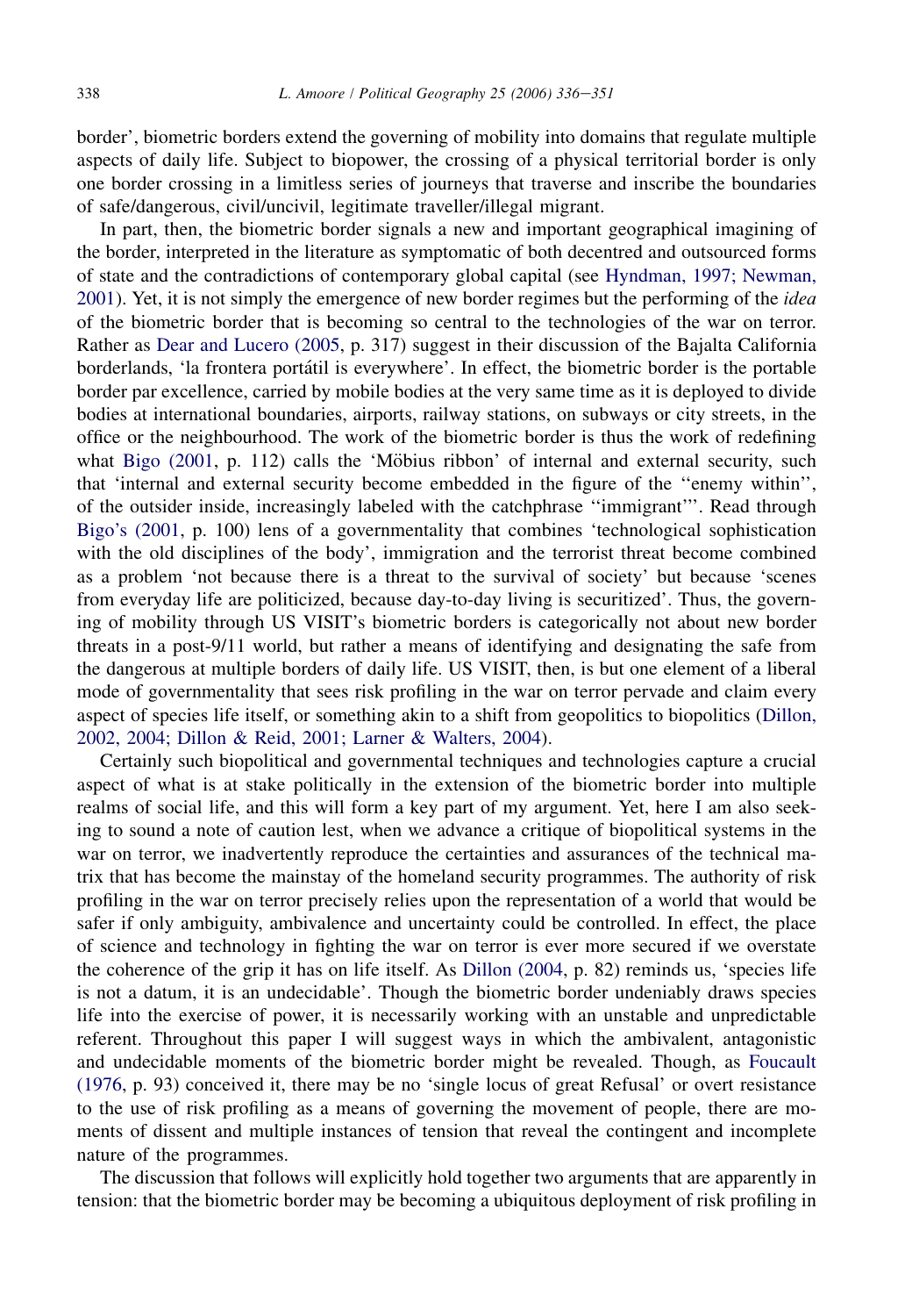the war on terror; but that this ubiquity is always also necessarily disrupted and disruptive. The argument draws on the US VISIT programme to discuss in turn three central themes of the politics of the biometric border. First, I look at the use of risk as a means of governing in the war on terror, based on dividing practices that segregate 'legitimate' mobilities (business, travel, leisure and so on) from 'illegitimate' mobilities (terrorist, trafficker, immigrant and so on). Second, I discuss the representation of biometrics and the body. Biometric data are assumed to be anchored in the human body, apparently fixing and securing identity as a basis for prediction and prevention. Finally, I draw out the processes of authorization that are allowing the surveillance of mobility, and particularly of migrant mobilities and legalities, to be practiced in everyday life, from private security firms to technology-enabled people on the city street or subway network.

# Risk and mobilities in the war on terror

Announcing his plans for the US VISIT programme to European political leaders, former US Secretary of Homeland Security, Tom Ridge, depicted a globalizing society of simultaneous opportunities and threats. 'As the world community has become more connected through the globalization of technology, transportation, commerce and communication', he argued, 'the benefits of globalization available to peace loving, freedom loving people are available to the terrorists as well' ([Department of Homeland Security, 2005](#page-14-0), p. 1). Framed in this way, the problem becomes one of isolating the legitimate 'inside' transborder activities of the global economy, and securing them from the illegitimate 'outside' of those who would exploit the possibilities of open borders. I have argued elsewhere, following Pat O'Malley and others, that the discursive deployment of risk, particularly by management consultants, is closely allied to the representation of the risks and rewards of globalization [\(Amoore, 2004; De Goede, 2004;](#page-13-0) [O'Malley, 2000](#page-13-0)). Far from seeking to minimize or limit the risks of a globalizing society, the new techniques of 'targeted governance' in the war on terror rest upon an 'embracing of risk' made possible by the global integration of information technologies [\(Baker, 2002; Valve](#page-13-0)[rde & Mopas, 2004,](#page-13-0) p. 239).

It is precisely such a vision of embracing the risks of globalization via information technology that frames the Department of Homeland Security's US VISIT programme. Put simply, US VISIT appears to hold out the possibility of reconciling the necessary fiction of porous international borders that are open for business, with the need for security at the border. It does this by enacting a series of dividing practices in which the subject is broken up into calculable risk factors, both within herself (such as, for example, 'student' and 'muslim' and 'woman'), and necessarily also in relation to others (as, for example, 'alien', 'immigrant' or 'illegal'). It is through such dividing practices that, for [Foucault \(1983](#page-14-0), p. 208), the subject becomes objectivised. Though it is beyond the scope of this paper to discuss the implications of what has been called 'dataveillance' in the war on terror (see Amoore  $\&$  de Goede, 2005), suffice to say that these techniques involve processes of objectivisation in which new technologies of surveillance identify 'what effectively become suspect populations or ''risky groups''' [\(Levi & Wall, 2004](#page-14-0), p. 200; see also [Clarke, 1994](#page-14-0)).

Accenture's 'smart border solution' to the governing of mobilities rests upon just such a system of dataveillance that categorises populations into degrees of riskiness. It does this by interfacing and integrating, at the time of writing, over 20 existing databases, from police authorities, to health, financial and travel records. Among the most significant are IDENT, a biometric database that stores and identifies electronic fingerprints on all foreign visitors, immigrants and asylum seekers; ADIS, storing travellers entry and exit data; APIS, containing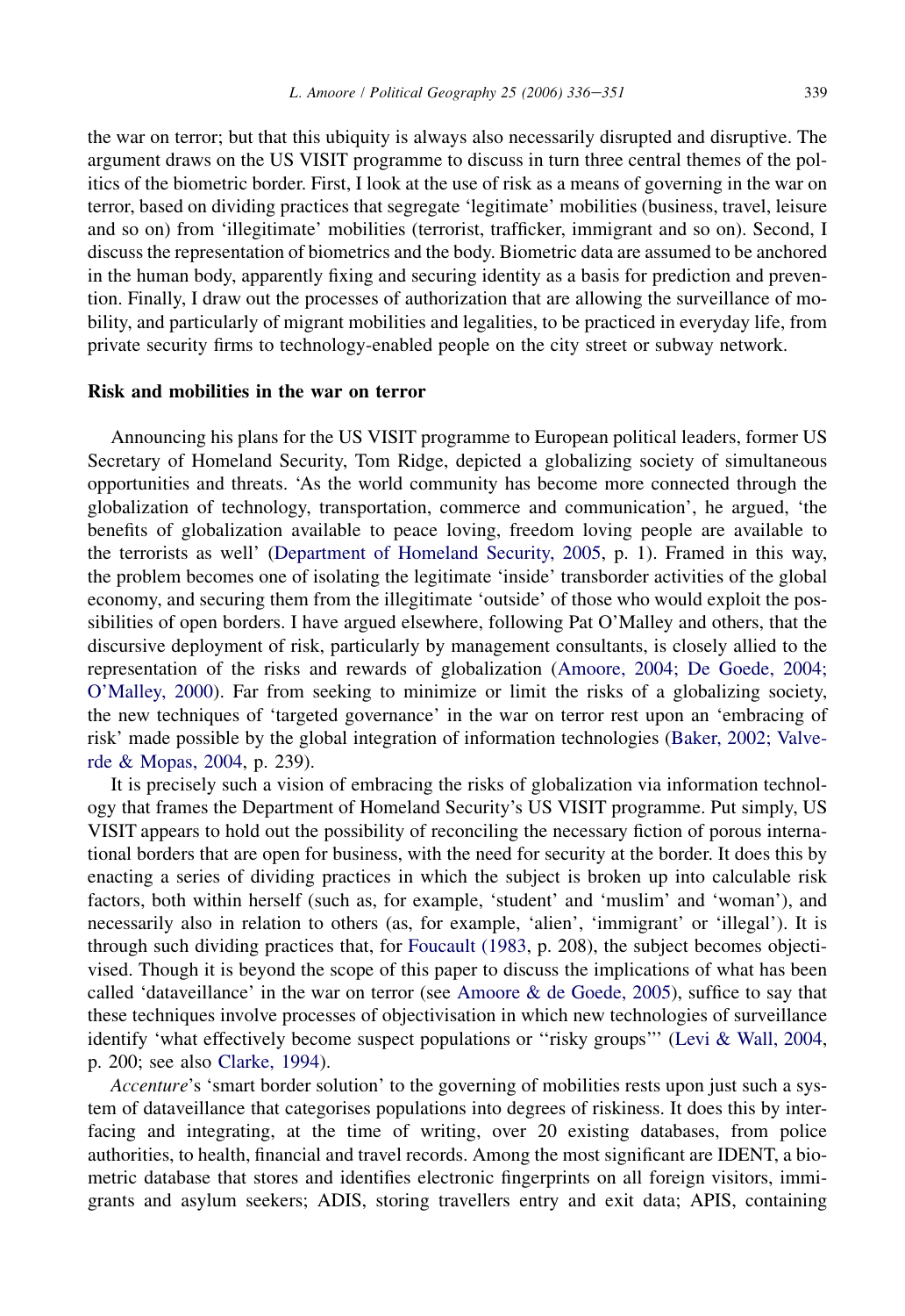passenger manifest information; SEVIS, containing data on all foreign and exchange students in the United States; IBIS, a 'lookout' watch list interfaced with Interpol and national crime data; CLAIMS3, holding information on foreign nationals claiming benefits; and an array of links to finance and banking, education, and health databases. US VISIT uses these databases to profile and encode people according to degrees of riskiness, checking 'hits' against passenger manifests and visa applications. As one *Accenture* consultant put it: '...the old systems could really only check the single person who is walking out to the plane. Accenture's system will check your associates. It will ask if you have made international phone calls to Afghanistan, taken flying lessons, or purchased 1000 pounds of fertilizer' (cited in [''The Price of Protecting](#page-15-0) [the Airways'', 2001,](#page-15-0) p. 1). The guiding assumption, then, is that encoded risk profiles can be used as a basis to predict and prevent future acts. What [Van Munster \(2004,](#page-15-0) p. 142) has called a 'discourse on eventualities' has allowed the war on terror to be fought preemptively through risk profiling. The risk-based identity of the person who attempts to cross an international border is in this way encoded and fixed far in advance of reaching the physical border  $-$  when, for example, he leaves the electronic traces of buying an air ticket, applying for a visa, using a credit card, and so on. Indeed, the *Smart Borders* authorities hail US VISIT precisely because 'it makes US border guards the last line of defense, not the first, in identifying potential threats' (Accenture [digital forum, 2004,](#page-13-0) p. 4).

It is this preemptive fixing of identities that is emerging as a key point of contradiction and tension within the logic of the biometric border, and is of central concern to advocacy groups, civil liberties and privacy organizations, and immigrant rights groups. In April 2004, a coalition, including the Arab-American Anti-Discrimination Committee, National Immigration Law Center, Electronic Privacy Information Center (EPIC), and American Civil Liberties Union (ACLU), wrote to the DHS expressing their concern at the 'enormous potential for error and violation of international human rights standards' in the US VISIT system.<sup>3</sup> Of particular concern to the group is the question of what happens to people who come up as 'hits' on the various databases, and how a 'false hit' that leads to detention or deportation can be challenged.<sup>4</sup> As one EPIC lawyer put the problem: 'these technologies are assumed to provide a complete picture of who someone is, leaving people having to dispute their own identity'.<sup>5</sup> In these terms the US VISIT system far exceeds a technologized 'recording' of entry and exit of non-US citizens and 'matching of people to their travel documents and visas' (Accenture [digital forum, 2004,](#page-13-0) p. 2). Rather, by encoding people with a pre-determined risk profile, US VISIT engages in what has been called 'the legitimation work of globalization', the everyday work of 'issuing and denying documents, sealing and opening records, regulating and criminalizing transactions, and repudiating and claiming countries and persons' [\(Coutin, Maurer, & Yngvesson, 2002,](#page-14-0) p. 804). The mastery of border risks by governments and their business partners, then, is undertaken on the back of risk displacement  $-$  the reallocation and intensification of uncertainty for the most vulnerable groups.

The direct and organized efforts to resist the governing of mobility in the war on terror, exhibited by the ACLU, EPIC and others, are playing an undeniably important role in politicising a programme that has been so effectively depoliticised. Yet, in many ways the appeal to privacy

<sup>&</sup>lt;sup>3</sup> Full text of the letter is available at [www.epic.org/privacy/usvisit/redress\\_letter.pdf.](http://www.epic.org/privacy/usvisit/redress_letter.pdf)<br><sup>4</sup> Haitian-American novelist Edwidge Dandicat's uncle, the Reverend Joseph Dandicat, died of Pancreatitis in Department of Homeland security custody in 2004. The relatively high profile of rev. Dandicat's death provoked widespread questioning of US VISIT procedures by groups representing immigrant communities.

<sup>5</sup> Interviews conducted at EPIC, Washington DC, November 9, 2004.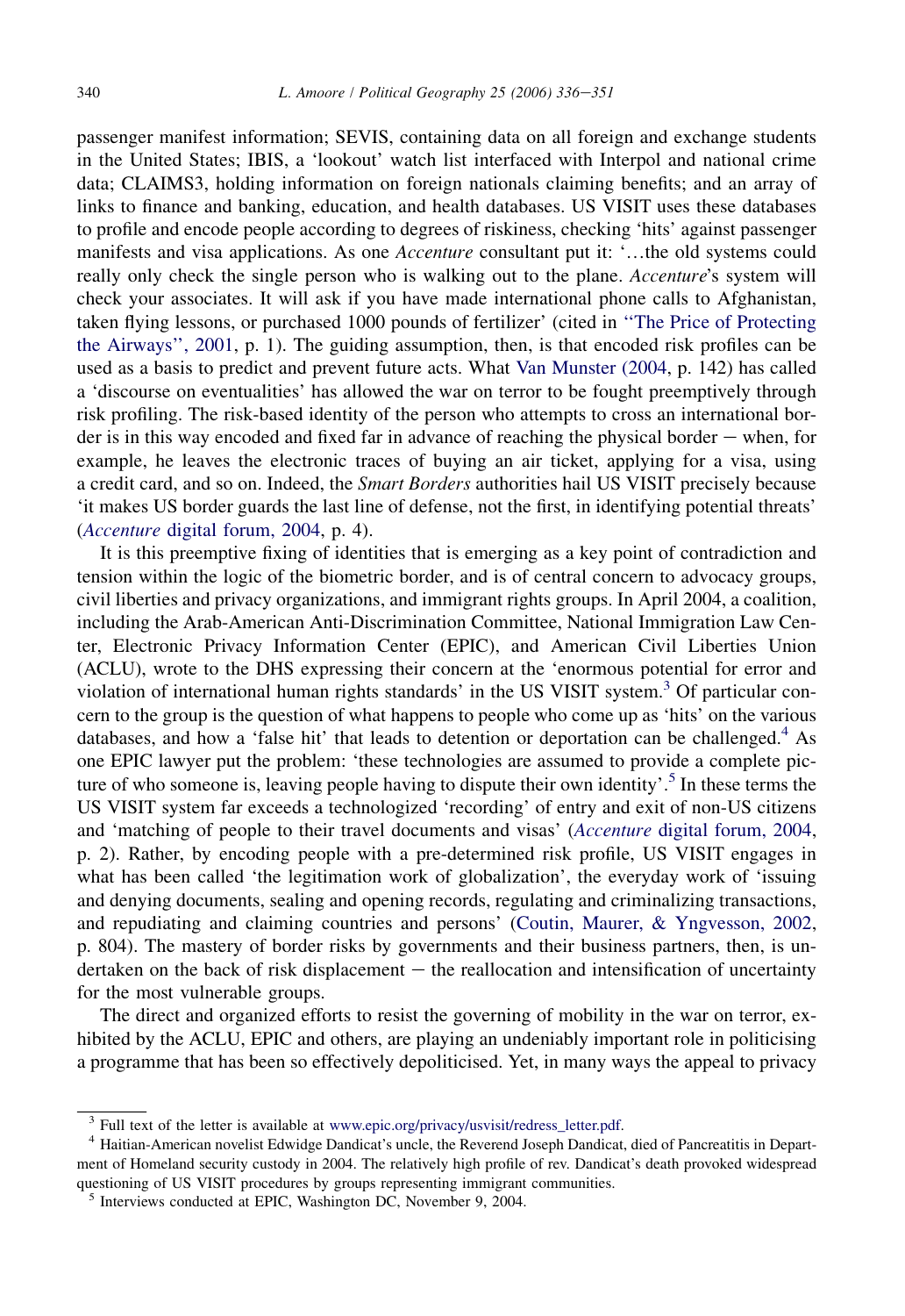laws and civil liberties suggests that US VISIT has somehow failed administratively, or failed to correctly include particular groups, so that if only the recount could include specific groups with legitimate claim to cross the US border, the problem would be fixed. Meanwhile, the sense that a line can be drawn between those with legitimate claims to mobility and those whose claims are somehow dangerous is not at all destabilised by the interventions of privacy and civil liberties groups. While their interventions are crucial in challenging specific instances of abuse and suffering, it is perhaps in other spheres that we find instances of the politicisation of the techniques used at the biometric border.

In common with others who have pointed to the capacity of the satirical and playful practices of the arts to disrupt our sense of the 'normal run of things' ([Bleiker, 2000; Butler, 2004;](#page-13-0) [De Goede, 2005](#page-13-0)), I am going to suggest here that artistic interventions in the governing of mobility point to important, and often neglected, forms of dissent. The very month that the US VISIT contracts were announced, British artist Heath Bunting missed the opening of his show, Status Project, because he was refused entry to the US. Bunting's work, commissioned by the Tate Modern and the New Museum of Contemporary Art, explores the playing out of the politics of the border in the domains of status and identity. The viewer is invited to use a series of databases to secure a new identity (and ultimately a false passport) through the use of 'junk IDs' such as DVD membership cards ([''Rules of Crime'', 2004\)](#page-15-0). Described by the New York Times ([''How to Cross Borders'', 2004](#page-14-0)) as 'the Department of Homeland Security's worst nightmare: a road map enabling all kinds of undesirables to penetrate a nation's borders, banking systems and supermarket loyalty clubs', Bunting's project mimics and parodies the representations made by systems such as US VISIT. The artist describes his work as 'looking for loopholes in the social grid', acknowledging that 'this is knowledge that could be used as a weapon', but suggesting that 'it's the same as giving someone a street map. It could be used to help prepare burglaries or riots, but it could just help you walk around' (New York Times). Visually mapping the logics of integrated databases in a form reminiscent of the London Underground map, Bunting exposes the relationship between legal, political and social statuses: 'if you are a blood donor', states one of his data maps, 'then you are not HIV positive, an injector of drugs, taking antibiotics, a prostitute, gay, or less than one year from having a piercing'. Status Project thus not only reveals the flawed and insecure assumptions on which systems such as US VISIT are based, but calls into question the apparent ubiquity and everyday prevalence of data-driven identifications and makes it possible to 'talk back' in a way that mimics the very discourse that it seeks to unsettle [\(Butler, 1997,](#page-13-0) p. 14).

## Biometrics and bodies

The deployment of electronic personal data in order to classify and govern the movement of people across borders has become a key feature of the contemporary war on terror. The US VISIT programme, though, extends the use of integrated personal data into biometrics, a move that signals what [Levi and Wall \(2004](#page-14-0), p. 194) have termed a 'new politics of surveillance'. To clarify this point, this is not to say that biometric identifiers have not historically been central to the governing of mobility  $-$  after all, signatures are a form of biometric (see [Salter,](#page-15-0) [2003](#page-15-0)), nor that 'older' forms of surveillance are not still prevalent in the war on terror. Indeed, the historical emergence of body counts to enumerate and account for colonial subjects, as [Ap](#page-13-0)[padurai \(1996,](#page-13-0) p. 133) suggests in his discussion of systems of classification in colonial India, disciplines the 'unruly body', bringing it back into a zone of calculation and manageability, recuperating it and accounting for it within 'normal' ranges of acceptability. Contemporary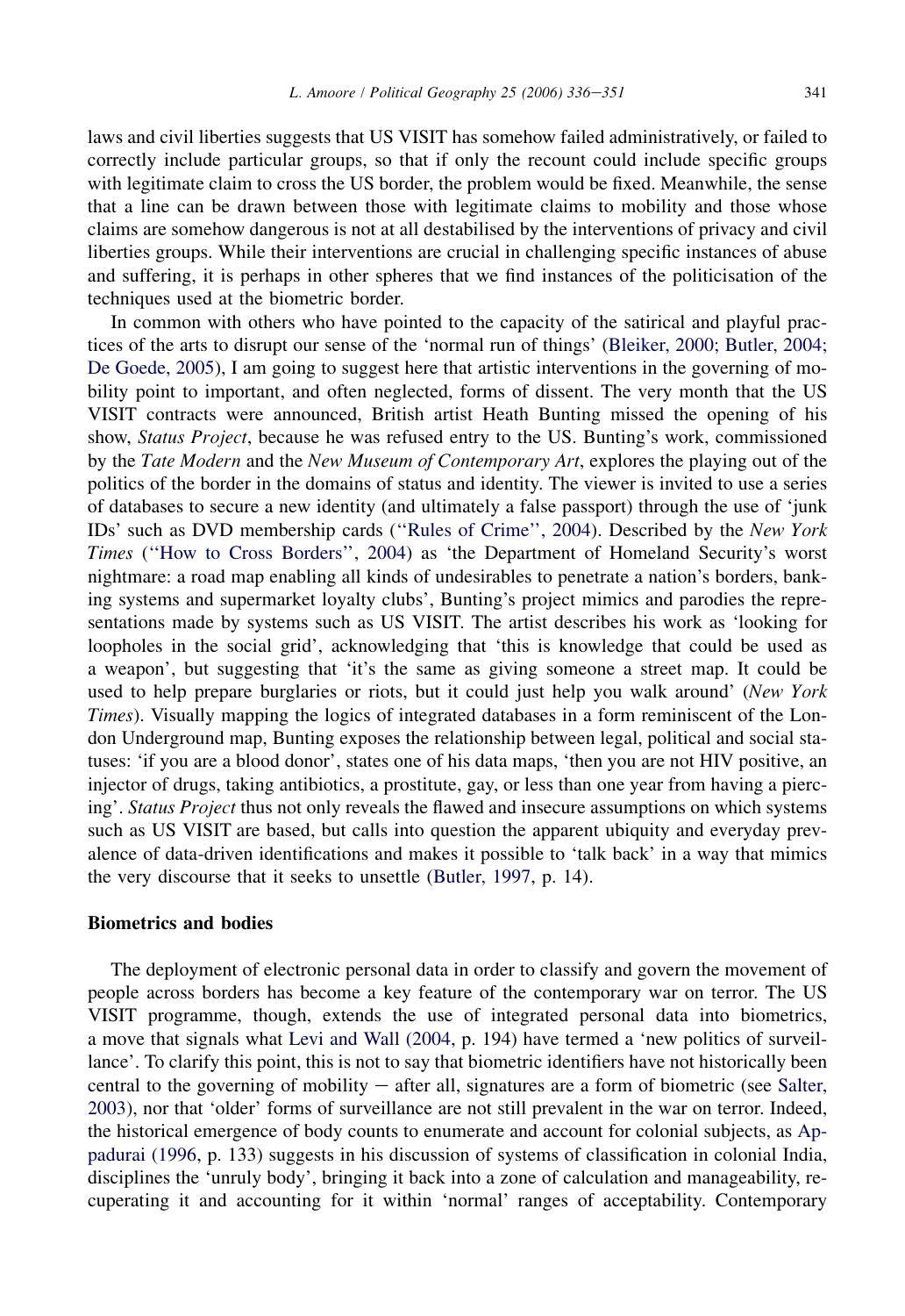biometric body counts bare out much of what Appadurai signals for the creation of 'boundaries around homogeneous bodies' that 'performatively limits their extent', flattening differences and idiosyncrasies into calculable categories. New forms of biometric technology extend this categorization and enumeration of the body via processes of risk profiling, such that they have themselves come to perform and represent a border that approves or denies access.

The US Patriot Act defined a set of practices for biometric applications that afforded their almost unlimited use in the investigation and identification of terrorism. In effect, the US VISIT system converges the data from integrated databases with biometric identifiers such as electronic fingerprints, facial and gait recognition, and iris scans. Though the implementation of biometric gateways has been beset by difficulties, the seductive allure of biometrics has taken a strong hold in the governmentality of mobility.<sup>6</sup> Mike Davis, director of criminal justice for the FBI, for example, assured a conference of European technology companies that 'the war on terror has come to rely on biometric technology' in a world where 'the only way to trace a terrorist is through biometrics' (cited in [''Biometrics: Great'', 2004,](#page-13-0) p. 17). The allure of biometrics derives from the human body being seen as an indisputable anchor to which data can be safely secured. What [van der Ploeg \(2003,](#page-15-0) p. 58) has observed as a gradually extending intertwinement of individual physical characteristics with information systems' has served to deepen faith in data as a means of risk management and the body as a source of absolute identification.

Biometric technologies are perhaps best understood as techniques that govern both the mobility and enclosure of bodies, or what David Lyon has termed surveillance as 'social sorting' [\(Lyon, 2003a, 2003b;](#page-14-0) see also [Cunningham & Heyman, 2004](#page-14-0)). In January 2005, for example, the then Secretary of the Department of Homeland Security, Tom Ridge, completed a number of agreements with the Dutch government to deploy biometric systems to accelerate the movement of 'trusted travellers' whilst restricting the movement of higher risk groups. Opening the new registered traveller programmes at Schipol airport, Secretary Ridge emphasized the possibilities for the categorization of air passengers via biometrics: 'we can design border security initiatives to both enhance homeland security and facilitate global commerce and travel'.<sup>7</sup> Within these programmes, we see not only the intertwinement of physical identifiers with information systems, but the annexing of patterns of behaviour, and their associated identities, that can be afforded smooth movement across borders. The use of air miles databases, for example, is coupled to the biometric submission of an iris scan to produce the identity of a 'trusted traveller'. Of course, Secretary Ridge himself qualifies for the programme:

A fingerprint or iris scan is all that is needed for quick passenger identification and expedited processing through security. I've enrolled in the program myself, and I can tell you that it is a great tool that helps move low risk travellers more efficiently so that resources can be focused elsewhere, where the need is greater.

[\(Department of Homeland Security, 2005,](#page-14-0) p. 1).

In a sense, the US Air Transportation Association's registered traveller projects, together with the Netherlands' Privium Plus, have much in common with the historical practices of

<sup>6</sup> Problems with the implementation of biometric identifiers led, for example, to the DHS delaying their initial requirement of biometric passports by October 2004. A litany of difficulties, including the clustering of facial recognition 'false hits' on black and Asian faces, led the DHS to admit that they had 'bought a lot of stuff off the shelf that wasn't effective' ([New York Times](#page-13-0), May 8, 2005).<br><sup>7</sup> Full text of speech is available at: [www.useu.be/terrorism/EUResponse/Jan1305RidgeNetherlandsProgram.html](http://www.useu.be/terrorism/EUResponse/Jan1305RidgeNetherlandsProgram.html).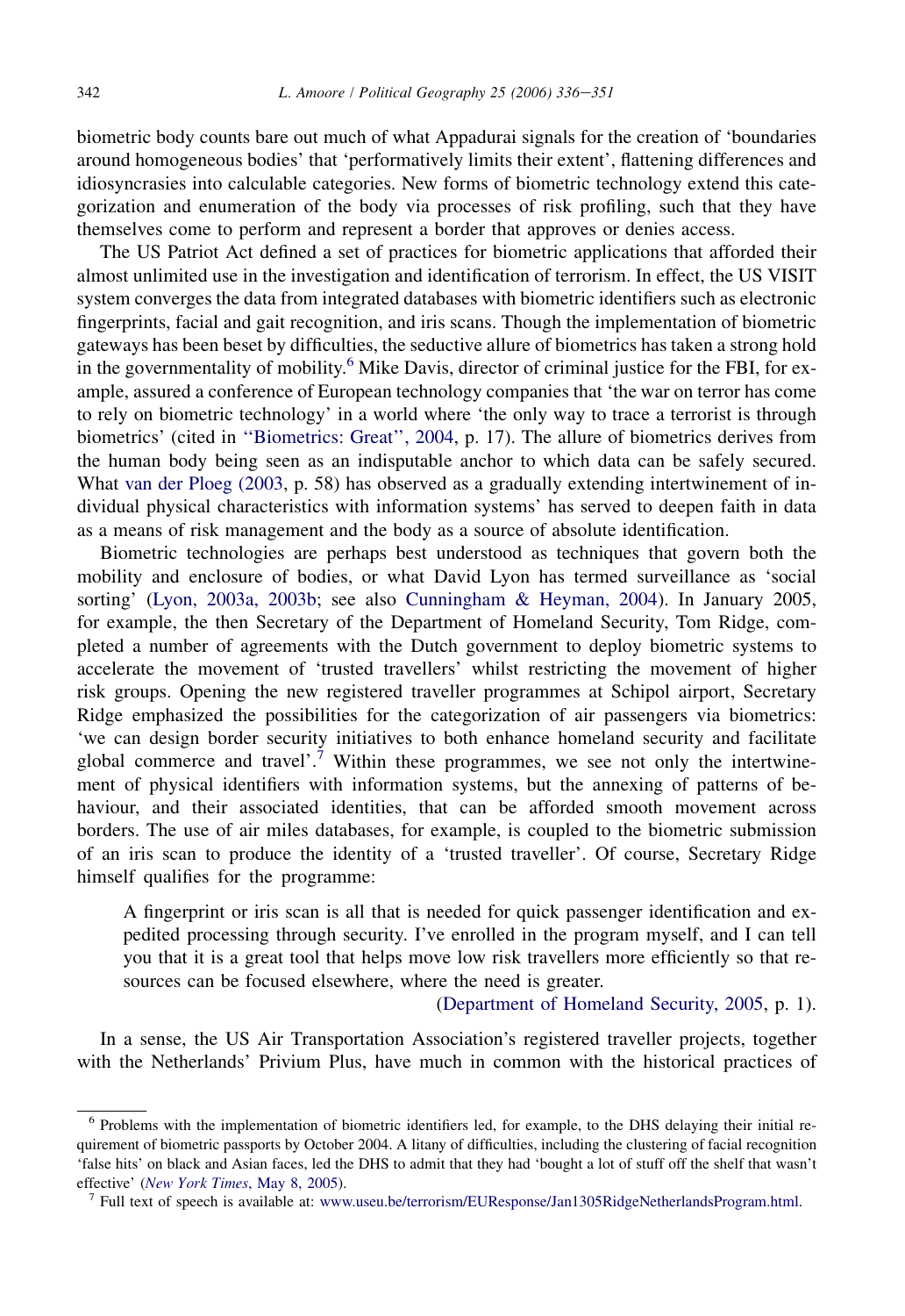what is called 'risk pooling' in studies of the insurance industry (cf. [Ewald, 1991; Heimer,](#page-14-0) [2002](#page-14-0)). By categorizing patterns of behaviour as 'low risk' (whether in the profiling of claims history in insurance, or via frequent flier history in airline security), authorities group together for common treatment individuals who are classified and encoded with a similar category of  $risk$  – in this case expedited passage through security checks. Indeed, the trusted traveller is called into being through an array of self-governing techniques. The US VISIT in-flight video has an animated Tom Ridge warning that the traveller has the responsibility to record their own electronic fingerprint at exit kiosks in the departure lounges. Rather as a credit rating is derived from past patterns of responsible financial borrowing, the trusted traveller is the individual who governs his own mobility and establishes a low risk mobility rating.

In populations targeted for higher risk pools, of course, the electronic enmeshment of data with bodies is more invasive, and the degree of surveillance intensified. Whereas the *trusted traveller biometrics* tend to emphasize membership of (or inclusion in) a group based on pre-screening checks such as citizenship and past travel patterns, what I will call immigrant biometrics are based on ongoing surveillance and checks on patterns of behaviour. While for the trusted traveller the biometric submission is usually the end of the matter, the passport to 'borders lite' (if not to a borderless world), the risky traveller's biometric submission is only the beginning of a world of perennial dataveillance where the border looms large. Regular travellers across the US-Mexico and US-Canada border, for example, can submit biometric data in order to fast-track the security checkpoint. Unlike Mr. Ridge's frequent flier experience, though, on trial at the US-Mexico border are radio frequency identification (RFID) enabled smart cards, enabling the tracking of the holder's whereabouts within the US.

In terms of what is at stake politically, the emerging contests around biometric borders centre on the question of the verification of identity. Biometric technologies are represented as infallible and unchallengeable verifiers of the truth about a person  $-$  the ultimate guarantors of identity. As such, they are increasingly being seen as the smart scientific solution to the problem of fighting the war on terror without impeding globalization  $-$  the means of managing risk by embracing risk [\(Baker & Simon, 2002\)](#page-13-0) or, in [Dillon and Reid's \(2001\)](#page-14-0) terms, of fighting liberal war whilst securing the liberal peace. Accenture, for example, views the biometric aspects of US VISIT as 'a key win in a climate where other countries on the front line of terrorism are interested in similar programmes' (Accenture [press release,](#page-13-0) [2004](#page-13-0), p. 1). In the UK, US VISIT-compliant biometric passports, for example, have become the Trojan horse for the much-contested ID card, with all passport applications post-2008 compulsorily linked to an ID card [\(Lyon, 2004](#page-15-0)). The 2005 US 'REAL ID' Act is perhaps the strongest example of the move to positioning identification and credibility determination, particularly of immigrants and asylum seekers, at the heart of the war on terror. The Act will compel authorities such as drivers' license bodies to verify identity and immigration status in the applications process. The linking of biometrics to integrated databases, as in all of these cases, not only appears to make the identification of a person beyond question, but also apparently lends authenticity and credibility to all of the data that are connected to that identity. Treated as a scientific, neutral and 'smart' solution to the problem of establishing identity [\(Valverde & Mopas, 2004](#page-15-0)), biometrics are parceled up, contracted out, networked and made available to multiple agencies with an anti-terror remit.

Yet, far from constituting a secure anchor for individual identity within the human body, biometric technologies are part of a process in which they 'are themselves incorporated into the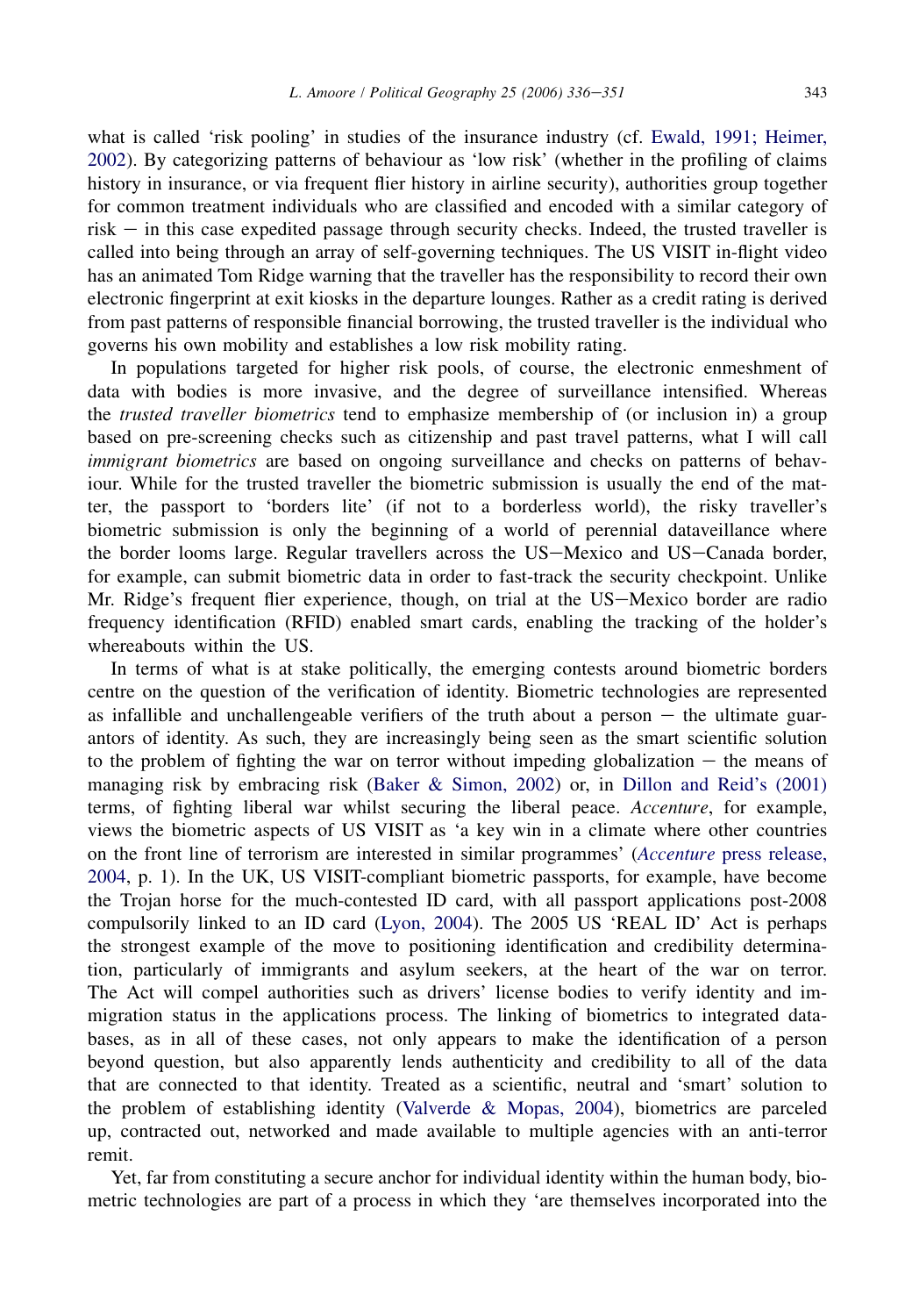bodily experience' ([van der Ploeg, 2003](#page-15-0); see also [Thrift, 2004\)](#page-15-0). It is important, then, to challenge and destabilise the apparent security of the biometrics-body-identity nexus, and to politicize the site of identity as a target for the war on terror. As [Butler, Laclau, and Zizek \(2000,](#page-13-0) p. 17) remind us, '''identity'' itself is never fully constituted; identification is not reducible to identity'. Read in these terms, a project that works on fixing or securing an identity can never be complete, will always be contingent and uncertain. The ever-present gap between identity and identification, or what is unrealizable in the discursive making of the subject, has been a preoccupation of social and cultural theory for some time. Despite radical differences of approach, there is some sense of valuing the 'gap' politically as a potential space for contestation and dissent. Since the identity of the subject can never be entirely secured, the practices that rely upon the calling into being of specific subjectivities  $-$  terrorist, immigrant, asylum seeker  $$ can never consider their work complete. For [Bhabha \(1994,](#page-13-0) p. 269), what is 'politically crucial' is the necessity of thinking beyond 'initiatory subjects and focusing on those *interstitial* movements or processes that are produced in the articulation of difference'. For Bhabha (p. 270) the interstices that emerge at the frontiers or borderlands of our contemporary world have particular significance  $-$  the struggles of the 'unhomely inhabitants' of migrant workers and refugees 'against the authorities' who seek to refuse them access.

Biometric technologies that identify and sort mobile bodies can be understood as one such frontier, where the unhomely inhabitants are produced through the marking out of sameness and difference. Something of the acute ambivalence of our subject positions at the biometric border is captured by artist Heath Bunting's 2002 work, *BorderXing*. A web-based work commissioned by Tate Britain and the Musée d'Art Moderne, BorderXing documents the artist's journeys across 20 international borders without identification documents. The work can be read partially as a 'how to' guide to crossing international borders without papers, delineating tactics and routes and offering advice: 'don't run if you are seen as you will probably be shot'; 'caution, ice could crack'. It contrasts the physical bodily demands of illegal border crossers (water, knowledge of the outdoors, survival skills, for example) with the body as guarantor of access via fingerprints or iris scans [\(''Rules of Crime'', 2004\)](#page-15-0). Ultimately, though, it is the artist's governing of access to the *BorderXing* site that reminds the viewer of the importance of establishing credibility and identity as the key to border crossings. The website is accessible from most countries of the global south, but to enter from the UK, US, Europe, Australia or New Zealand the visitor must apply to the artist and establish their credentials. In a world where frequent fliers become accustomed to access and open borders, Bunting fleetingly confronts the viewer with something of 'the everyday experience of illegal border crossers'. 'Today's borders are not so much about permission and refusal of entry as about user profiling', reflects Bunting, 'the ultimate aim being the filtering of presumably useful from non-useful border crossers' (interviewed by [Schneider, 2002\)](#page-15-0). The interstitial spaces envisaged by Homi Bhabha appear within Bunting's images as a continual provocation to the contemporary biometric border. His landscapes disrupt the sense of a border as a single line marked in territory and suggest instead a border that is inscribed in and through multiple political practices.

## Authority and authorization

In their discussion of the governmentalization of contemporary societies, [Rose and Valverde](#page-15-0) [\(1998](#page-15-0), p. 550) suggest that the 'authority of authority' has been established and defended 'through alliances between the different legitimacies conferred by law and expertise'. Understood though this frame, the rise of the biometric border represents just such a mode of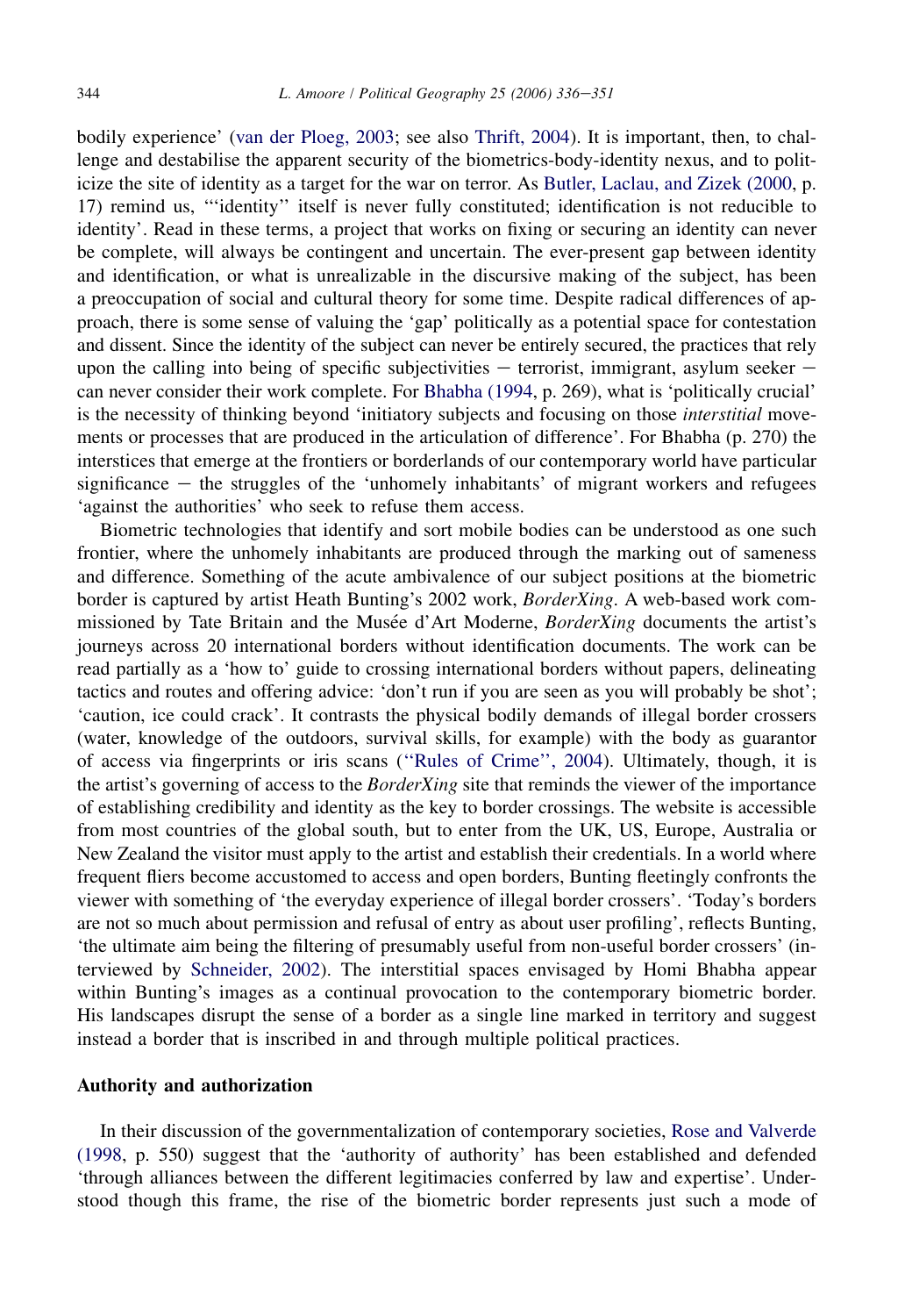authority: conferred by a raft of anti-terror legislation stitched together with the expertise of the risk managers. The alliance between law and expertise noted by Rose and Valverde is part of what Foucault termed a 'normalizing society', in which the calculated administration of life is the key technology of power [\(Foucault, 1976](#page-14-0), p. 144). The increasing hybridization of legal and non-legal authorities, as Rose and Valverde (p. 542) argue, draws on a continuum of regulatory apparatuses, from the strictly juridical to the professional and personal.

On announcing Accenture's contract, for example, the Department of Homeland Security said that 'by harnessing the power of the best minds in the private sector it is possible to enhance the security of our country while increasing efficiency at our borders' ([Department of Homeland Se](#page-14-0)[curity, 2004](#page-14-0)). Similarly, *Accenture's* Eric Stange talks of the *Smart Border Alliance* as 'a strong team of highly qualified companies with significant border management expertise' ([Accenture](#page-13-0) [press release, 2004](#page-13-0), p. 2). For one of Accenture's sub-contractors, Titan Corporation, some of this expertise was honed in the Abu Ghraib prison in Iraq, where they supplied interrogators and interpreters. Yet, very little of this has registered in public debate, beyond vague concerns about an offshore company winning a US government contract.<sup>8</sup> In effect, the expertise becomes the norm, as one immigration lawyer explained, 'since 9/11 the public authorities have turned to the private authorities to design the architecture of the systems, to make "efficient systems"... so this is only ever treated as a technical problem, and not a question of politics'.<sup>9</sup>

The active depoliticisation that is enabled via the authorization of groups such as *Smart Bor*ders, however, does not imply simply a shift from public to private authority. Rather, the authority of the state is enhanced and revitalized, the apparent loss of sovereignty being 'compensated through the resurgence of sovereignty within the field of governmentality' [\(Butler, 2004](#page-13-0), p. 56). Understood as examples of Butler's resurgent 'petty sovereigns', the US VISIT disperses power throughout a network of authorities whose actions are sanctioned by a state that declares 'exceptions' to or 'suspensions' of the rule of law [\(Agamben, 2005; Butler, 2004](#page-13-0)). [Connolly](#page-14-0) [\(2005,](#page-14-0) p. 145) makes an important point, then, when he argues, partially contra-Agamben, that 'the sovereign is not simply he (or she) who first decides that there is an exception and then decides how to resolve it'. Instead, 'sovereign is *that* which decides an exception exists and how to decide it, with the that composed of a plurality of forces circulating through and under the positional sovereignty of the official arbitrating body'. I am arguing here not that sovereignty is somehow lost by the state to private players, nor that authority has become governmentalized around the consultants and data integration multinationals. The authority to designate the exception and to produce the figures of the trusted traveller and [Agamben's \(1998\)](#page-13-0) abandoned figure of Homo Sacer, though, is diffused to the point that it is in the hands of all citizens. As [Gregory \(2004](#page-14-0), p. 16) has captured the 'banality of the colonial present and our complicity in its horrors', so the proliferation of contemporary spaces of exception should not prevent us from attending to the mundane violences of 'practices that mark other people as irredeemably ''Other'''.

One effect of this dispersal of spaces of exception into the routines of everyday life has been what [Coutin \(2000\)](#page-14-0) has called 'the surveillance of migrant illegality'. In Accenture's bid for the US VISIT contract, for example, they reportedly 'wowed government officials with a demo that included wireless tags that tracked immigrants' whereabouts' [\(''Accenture Hits the Daily](#page-13-0)

<sup>&</sup>lt;sup>8</sup> Interviewed in the New York Times, Representative Richard Neal declared the US VISIT contact to be 'outrageous'. 'The Bush administration', he argued, 'has awarded the largest homeland security contract in history to a company that has given up its US citizenship and moved to Bermuda'. 'If companies want a slice of the American pie', he declared, 'then they had better help bake it' [\(2004, p. 26](#page-14-0)). <sup>9</sup> Interview, Immigration Law Center, November 7, 2004.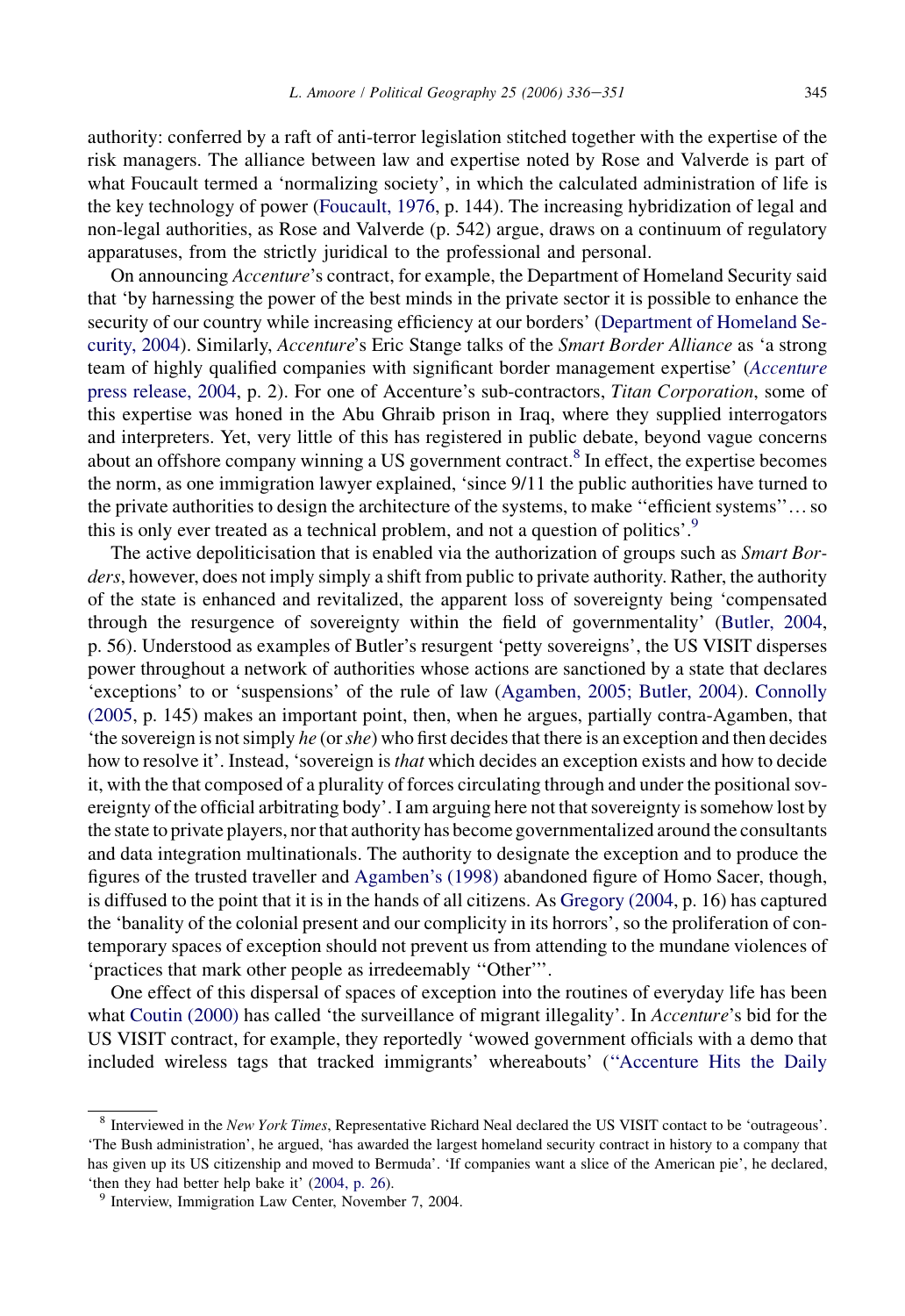[Double'', 2004,](#page-13-0) p. 74). Despite a legal framework that ostensibly restricts the deployment of US VISIT powers to border management, the potential to disperse US VISIT authority into the governing and surveillance of migrant workers was clear even before the award of the contract. The extra-legal authority conferred by expertise has enabled the bundling together of 'terrorist' with 'illegal immigrant', 'welfare tourist' and so on, authorizing an ever widening sphere of actors to engage in surveillance and policing.

In many ways, the emphasis on risk profiling embodied within US VISIT is merely an initial step in rendering ordinary and everyday the monitoring of suspicious or risky groups. Following the award of US VISIT, *Accenture's* Eric Stange explained in an interview that what is ultimately required in the war on terror is a 'cultural change', a shift that extends beyond governments and private firms and 'into individuals perceptions and responsibilities' [\(''Beta'', 2004](#page-13-0)). During 2003 Accenture organized a major trans-American series of 'citizens workshops' on homeland security, concluding that 'the people are the nation's most important and untapped resource in the homeland security enterprise' ([Council for Excellence, 2004](#page-14-0), p. 7). The subsequent report identifies information sharing and secure borders as citizens' strategic priorities, suggesting that 'wellintentioned Americans' should volunteer their time to help fight the war on terror (p. 11). Yet, there are apparently no questions raised as to the implications of such citizen profiling for the Arab Americans and other groups who have found that risk profiling is racial and ethnic targeting [\(Edley, 2003; Nagel, 2002\)](#page-14-0). As [Butler \(2004,](#page-13-0) p. 39) has put the problem, 'when the alert goes out, every member of the population is asked to become a ''foot soldier''' in the war on terror, observing the behaviour of fellow passengers on a train, new neighbours in town, 'and anyone who looks vaguely Arab in the dominant racial imaginary'. At the time of writing, in the wake of the July London bombings, the Chief Constable of London transport police is calling for increased vigilance on the part of commuters and tourists, simultaneously urging that stop and search powers should be 'targeted' and 'should not waste time on white old ladies' ([''Plan to Improve'', 2005\)](#page-15-0).

The making of the responsible and vigilant homeland security citizen is closely tied into the adventure and lifestyle gadgetry of smart phones and mobile hand-held technologies. Alongside the award of border control contracts to data and risk management companies, such firms also draw the citizen into the everyday armoury of the war on terror. A Seattle IT company, Town Compass LLC, for example, markets 'personal products to fight the war on terror'. Their 'Most Wanted Terrorists' database is available as a free download to pocket PCs and smart phones as part of a 'terrorism survival' bundle. Town Compass promises that 'people can have the photos and descriptions at their fingertips at all times in case they spot a suspicious person, easily comparing the person to the photo without endangering themselves' (cited in [''Homeland Security Focus'', 2004](#page-14-0), p. 4). Should the vigilant citizen succeed in identifying a suspicious person, the download comes complete with one-touch dialing to the FBI and full details of currently available rewards. The electronically enabled citizen as foot soldier in the war on terror has similarly been called up (and into being) by the UK government following the London bombings. The 'Life Savers' hotline number is downloaded to mobile phones with the message that 'people should consider whether the behaviour of those they encounter, through work or socially, gives them any reason to think they might be planning terrorist attacks' [\(Home Office, 2005](#page-14-0)). In each of these cases the risk profiling and targeted governance that is writ large in the US VISIT programme establishes a new process of authorization, in which the everyday spheres of the commute, the office and the household become sites of authority in the war on terror.

For a politics of resistance or dissent, the problem of the growing ubiquity of the 'homeland security citizen' is one that appears to foreclose the possibility of public critique. Elsewhere I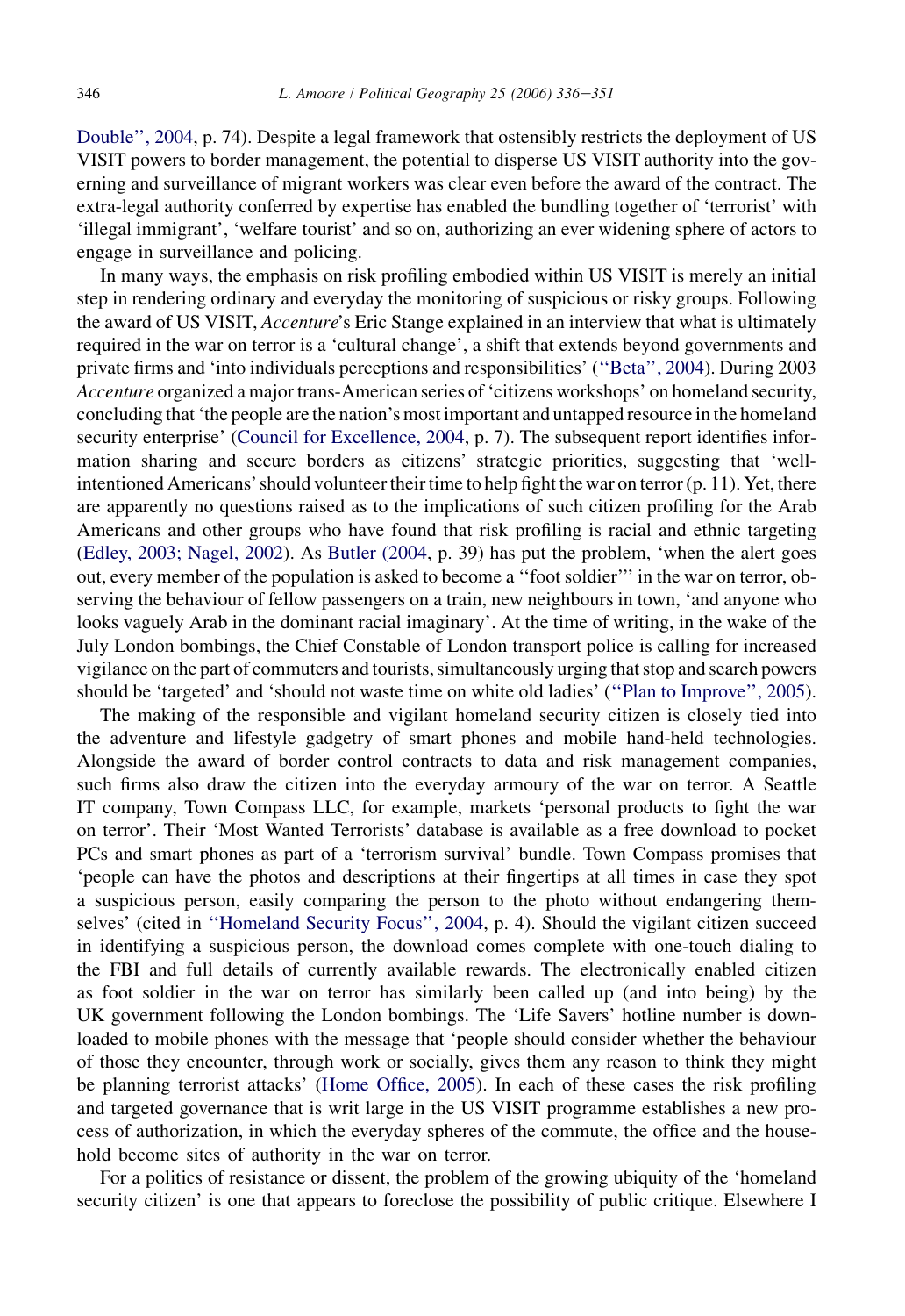have discussed in greater depth the problematic of resistance within the war on terror, suggesting that we find ourselves in ambivalent subject positions: both frequent flier and immigrant rights campaigner, for example; or both London city commuter and anti-war protester ([Amoore,](#page-13-0) [2006](#page-13-0)). Though outside the scope of this article to pursue the resistance question further, I have argued that the looming presence of the biometric border should be taken seriously politically, but that it should also be destablised and critiqued, perhaps made less serious, as in some of the examples of artistic interventions I have discussed.

I will suggest one example here, then, of an important and growing body of satirical readings of the making of the homeland security citizen. San Francisco animator, Mark Fiore, subjects the risk discourses of the Department of Homeland Security to observant political satire. In his short animation *Minister of Fear*, Fiore depicts Secretary Tom Ridge as the cloaked and masked 'minister of fear', bringing the risks of global terrorism to the living rooms of America. The Minister vacillates wildly between the calm assurance that the state has security in control: 'remain calm, stand down, go about your business, code yellow'; and a screaming panic that warns 'they are coming, look out! You never know where the terrorists might strike, they are coming... but in a non-specific and unsubstantiated way'.<sup>10</sup> In *Are you a Patriot?*, Fiore targets the Patriot Act's explicit focus on citizens as surveillant individuals. The viewer is asked 'to decide who should be investigated using the anti-terrorist Patriot Act'. The animation then shows a number of stereotyped mug shots, each time asking the viewer to decide: 'suspected terrorist?; suspected pipe bomb nut?; suspected identity thief'. $^{11}$ 

Rather as Heath Bunting's works replay the dataveillance techniques of the war on terror, unsettling their apparently secure roots in science and law and rendering them incomplete and contingent, Mark Fiore unsettles the assumptions underpinning the making of the homeland security citizen. His short films serve to question the logics of profiling 'suspicious behaviour' and to repoliticise the homeland security discourses of risk and fear. We are left with the feeling that there is political significance in reclaiming uncertainty, in 'accepting permanent uncertainty', as [Bigo \(2001, 2002\)](#page-13-0) puts it, and 'learning to live' with our fears. Indeed, as many writers have suggested, art, comedy and laughter have an important role to play in a politics that disrupts what we have come to see as necessary or normal ways of living [\(Bleiker,](#page-13-0) [2000; Odysseos, 2001](#page-13-0)). In the face of a war on terror that appeals to our sense of normal 'ways of life' and the 'normal run of things' ([Johnson, 2002](#page-14-0)), satirical accounts such as Fiore's serve to question what is seen as a normal way of life. If the daily commute, the workplace and the city street are to become domains of homeland security surveillance, $12$  then a politics of dissent must begin from the point of unsettling their ubiquity and ordinariness, making them extraordinary and open to question.

## Conclusions: life and death at the biometric border

I have argued that the biometric border signals a dual move in the contemporary politics of the war on terror: a significant turn to scientific and managerial techniques in governing the mobility of bodies; and an extension of biopower such that the body, in effect, becomes

<sup>&</sup>lt;sup>10</sup> For the full animation see [www.markfiore.com/animation/fear.html.](http://www.markfiore.com/animation/fear.html)<br><sup>11</sup> For the full animation see [www.markfiore.com/animation/areyou.html](http://www.markfiore.com/animation/areyou.html).<br><sup>12</sup> Of course, in many ways this mode of surveillance is already underway. S the city and surveillance in the war on terror.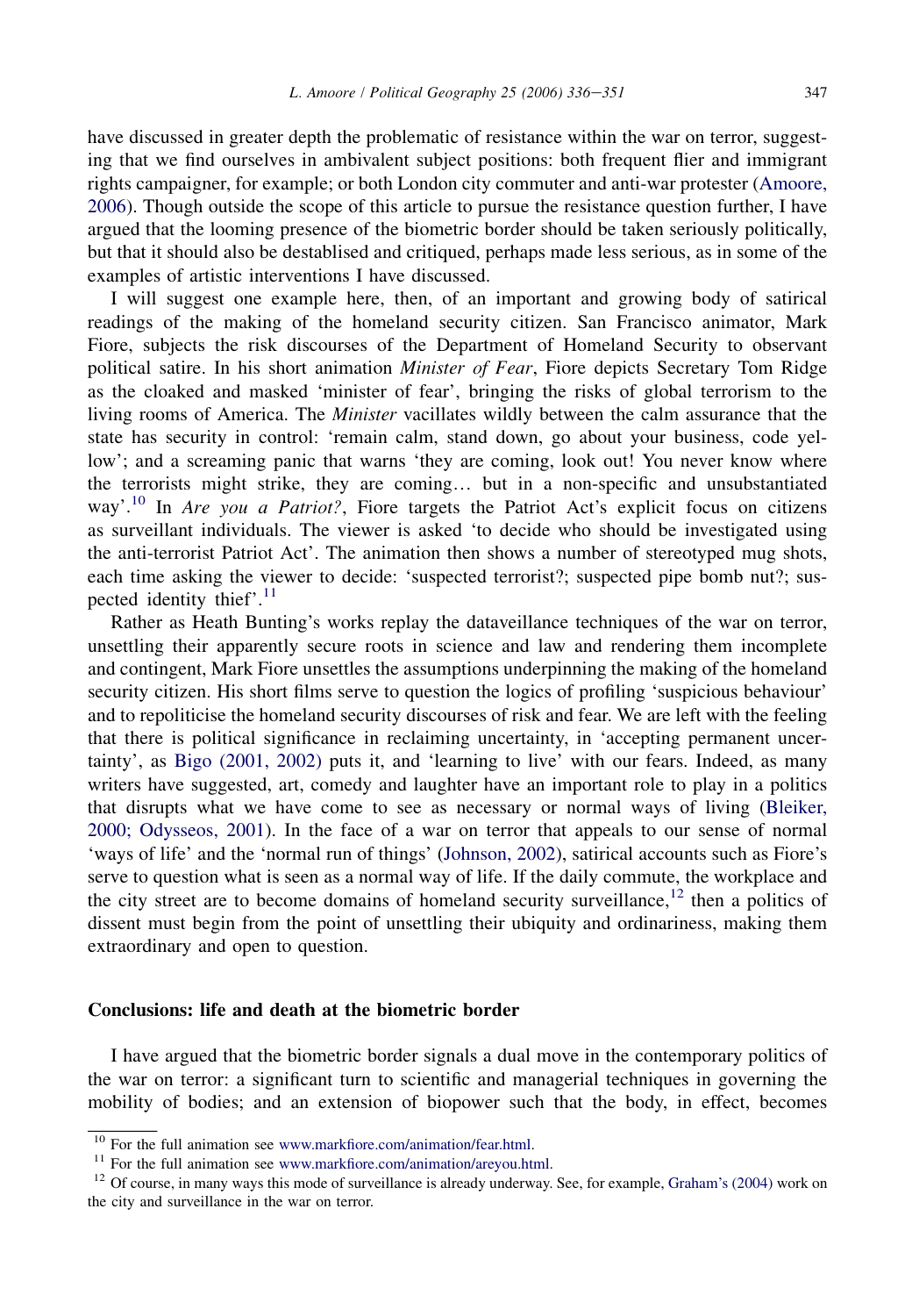the carrier of the border as it is inscribed with multiple encoded boundaries of access. At the time of writing, the response to the July 2005 London bombings suggests renewed political fervour for the biometric border in the UK, with proposed new terror laws encompassing biometric immigration cards and calls for an acceleration of the US VISIT style European e-borders programme. As in the opening citation of this article, the response to the London attacks has indeed been that 'there ought to be a way of solving any problem through science and law'.

Yet, it is in the tragic death of Brazilian immigrant, Jean Charles de Menezes, killed by police officers engaged in the more 'old fashioned' stake-out surveillance of a block of flats, that we find some of the most stark political implications of risk profiling in the war on terror. In the aftermath of the Metropolitan Police's admission that they had mistakenly shot dead Mr. de Menezes on Stockwell underground station in the course of their anti-terror operations, the debate turned to questions of identity, status and profiling. In effect, once it became clear that de Menezes could not be represented as the terrorist embodiment of bare life, a struggle began to reposition his 'otherness' as that of the illegal immigrant. The discovery that Jean Charles' student visa may have expired two years previously led to questions surrounding his 'legality'. Disputes emerged as to whether or not he was 'wearing a bulky jacket' in hot weather or had 'jumped the ticket barrier' ("Brazilian Did",  $2005$ ) – presumably seen as profiles of suspicious behaviour that may have led the officer to shoot to kill. In the moment of the decision to shoot to kill we see something of the logic of the profiling of suspicious behaviour that underpins the logic of the biometric border. The distinction, though, is that (despite lost CCTV footage that could have, paradoxically, exposed his 'normal' gait and denim jacket and his use of the frequent traveller's Oyster card), this killing of Homo Sacer is visible in a way that the multiple deaths that will undoubtedly occur at the biometric border are not. When the integrated databases of US VISIT reach a moment of decision based on patterns of behaviour, these will not be in public view, even to the limited extent that de Menezes' death is visible. The biometric border envisages drawing a clear, clean and unambiguous line between legitimate/low risk and illegitimate/high risk mobilities (a line that cannot be drawn, but is always in process of being drawn). Within the logic of the biometric border, the immigrant risks, in an acute and absolute sense, being profiled as a terrorist, particularly if he has no papers.

[De Genova \(2002](#page-14-0), p. 436) has depicted the border as 'the exemplary theatre for staging the spectacle of the ''illegal alien'' that the law produces'. Within the war on terror, the biometric border is, at least potentially, staging that spectacle on the railway platform, the subway, the city street, the vehicle license bureau, and so on. Read in this way the border becomes a condition of being that is always in the act of becoming, it is never entirely crossed, but appears instead as a constant demand for proof of status and legitimacy. The biometric border performs something, then, of [Agamben's \(1998](#page-13-0), p. 8) 'bare life' in which living is reduced to calculability, to the 'life of homo sacer. who may be killed and yet not sacrificed'. The establishment of verifiable identity at the biometric border thus becomes a condition of being, in the sense of living within a particular society or way of life, if not indeed a condition of life itself.

I have argued throughout this paper that the biometric border implicates us all in the governing of mobility and in the profiling of suspicious behaviour. It does so via the promise of happiness and security and a world rid of ambiguity and uncertainty. The war on terror not only separates 'our war' from 'their terror', but also 'our globalization' of legitimate and civilized business and leisure travel from 'their globalization' of trafficking and illegal migration. The distinction is, of course, a feigned divide. Consider, for example, the many ways in which the category of migrant illegality actively supports the 'legitimate' worlds. Buried in the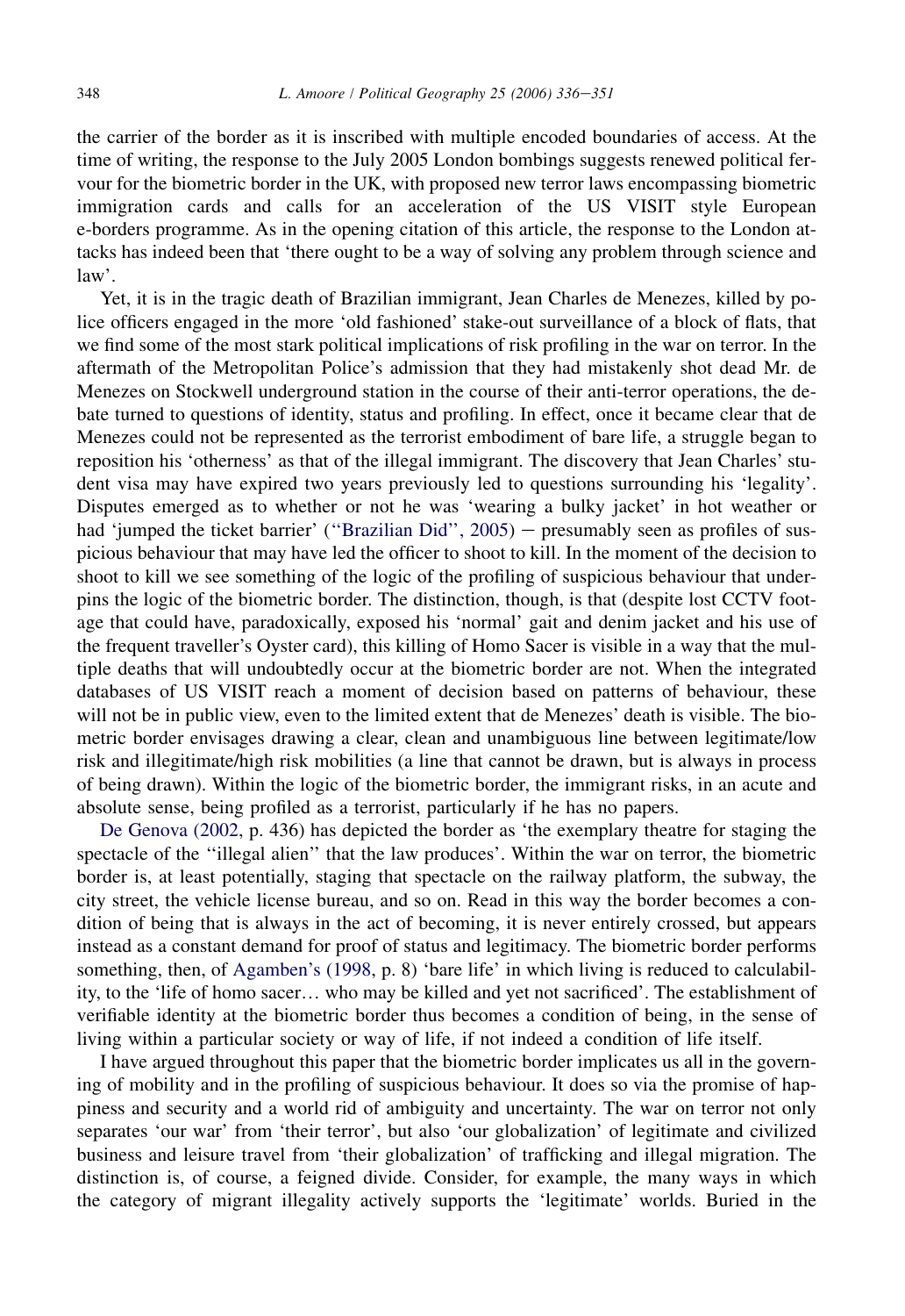<span id="page-13-0"></span>newspaper reports of Jean Charles de Menezes' death was the background information that he had been working as a contract electrician and, the night before the shooting, as a night porter in a London hotel. Where the biometric border promises invulnerability through the risk profiling of categories of people, we might begin our critique by reflecting on the ways in which the low risk practices of our daily lives are wrapped up in the high risks borne in the lives of others.

### Acknowledgements

I thank the participants at those events for their comments. I wish to thank Marieke de Goede, Jenny Edkins, Paul Langley, April Biccum, Maja Zehfuss and Heath Bunting, and the three anonymous reviewers for their interventions. Sincere thanks to the immigration lawyers, privacy advocates and consultants who have given, so generously, their time. I acknowledge the financial support of the British Academy in the research and preparation of this article.

## References

Accenture digital forum. (2004). US DHS to develop and implement US VISIT program at air, land and sea ports of entry. <[www.digitalforum.accenture.com](http://www.digitalforum.accenture.com)>.

Accenture hits the daily double. (2004). Business Week, 3891, 74.

- Accenture press release. (2004). Government security contract to help make US safer. <[www.carers3.accenture.com/](http://www.carers3.accenture.com/careers/global.aboutaccenture/careersnews/cn-usvisit) [careers/global.aboutaccenture/careersnews/cn-usvisit](http://www.carers3.accenture.com/careers/global.aboutaccenture/careersnews/cn-usvisit)>.
- Agamben, G. (1998). Homo Sacer: Sovereign power and bare life. Palo Alto, CA: Stanford University Press.

Agamben, G. (2005). State of exception. Chicago: University of Chicago Press.

- Amoore, L. (2004). Risk, reward and discipline at work. *Economy and Society*, 33(2), 174–196.
- Amoore, L. (2006). There is no great refusal: The ambivalent politics of resistance. In M. de Goede (Ed.), International political economy and poststructural politics. Basingstoke, UK: Palgrave.
- Amoore, L., & de Goede, M. (2005). Governance, risk and dataveillance in the war on terror. Crime, Law and Social Change, 43(2), 149-173.
- Appadurai, A. (1996). Number in the colonial imagination. In A. Appadurai (Ed.), Modernity at large. Minneapolis: University of Minnesota Press.

Baker, T. (2002). Liability and insurance after September 11: Embracing risk meets the precautionary principle. University of Connecticut School of Law Working Paper Series.

Baker, T., & Simon, J. (Eds.). (2002). Embracing risk: The changing culture of insurance and responsibility. Chicago, IL: University of Chicago Press.

Beta (2004, August). CIO Insight, 42, 22.

- Bhabha, H. (1994). Frontlines/borderposts. In A. Bammer (Ed.), Displacements: Cultural identities in question. Indianapolis: Indiana University Press.
- Bigo, D. (2001). The Möbius ribbon of internal and external security(ies). In M. Albert, D. Jacobson, & Y. Lapid (Eds.), Identities, borders, orders: Rethinking international relations theory. Minneapolis: University of Minnesota Press.
- Bigo, D. (2002). To reassure and to protect: After September 11. Social Science Research Council essay archive. <[www.ssrc.org/sept11/essays/bigo.htm](http://www.ssrc.org/sept11/essays/bigo.htm)>.
- Biometrics: Great hope for world security or triumph of big brother? (2004, June 18). The Guardian, 17.

Billions misspent in post September 11 anti terror buying. (2005, May 8). New York Times, A4.

Bleiker, R. (2000). Popular dissent, human agency and global politics. Cambridge, UK: Cambridge University Press.

Brazilian did not wear bulky jacket. (2005, July 28). The Guardian. <[www.guardian.co.uk/uk\\_news/story/](http://www.guardian.co.uk/uk_news/story/0,,%201537457,%2000.html) [0,,1537457,00.html](http://www.guardian.co.uk/uk_news/story/0,,%201537457,%2000.html)>.

Butler, J. (1997). Excitable speech: A politics of the performative. New York: Routledge.

Butler, J. (2004). Precarious life: The powers of mourning and violence. London: Verso.

Butler, J., Laclau, E., & Zizek, S. (2000). Contingency, hegemony, universality: Contemporary dialogues on the left. London: Verso.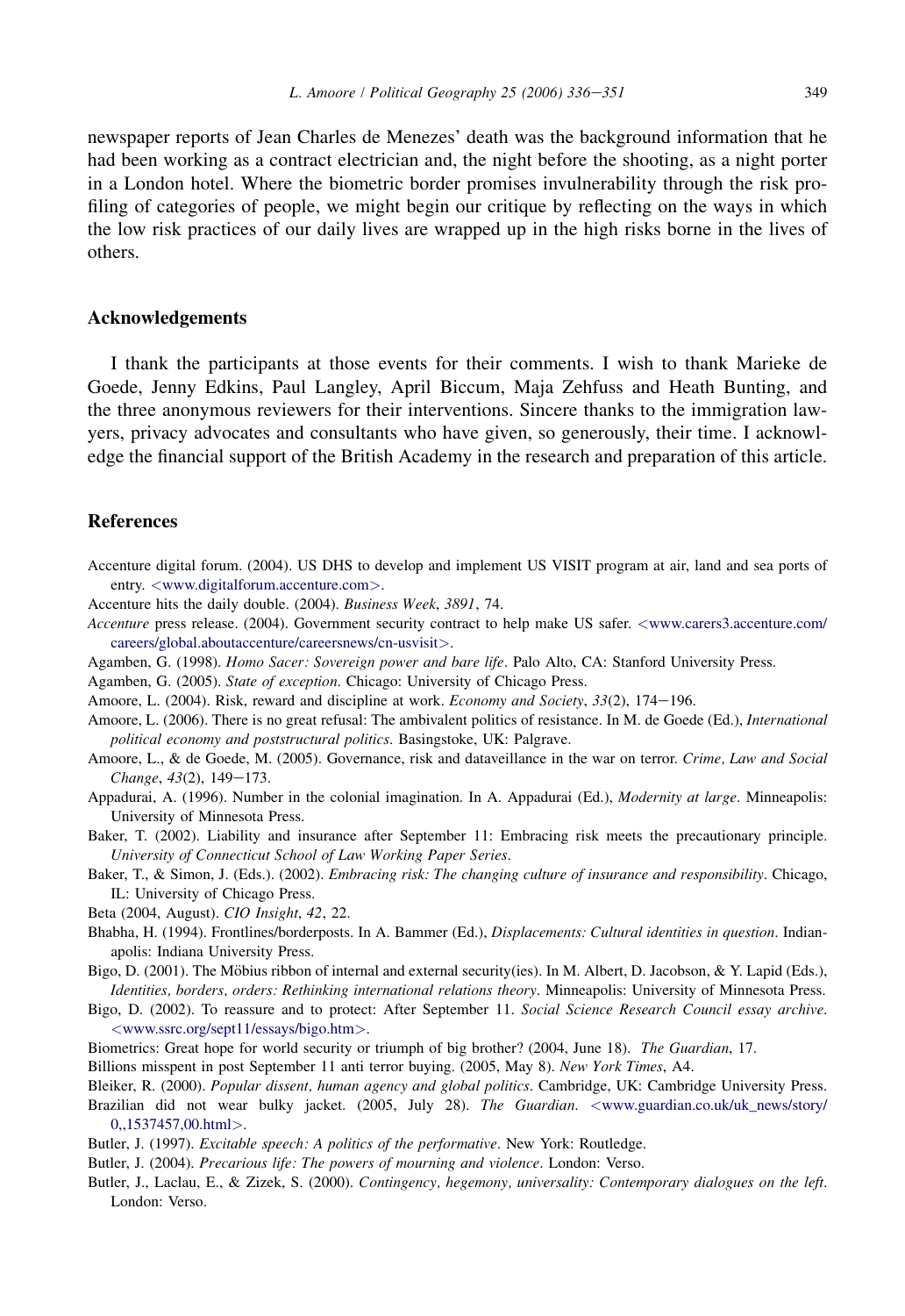- <span id="page-14-0"></span>Clarke, R. (1994). Dataveillance: Delivering 1984. In L. Green, & R. Guinery (Eds.), Framing technology: Society, choice and change. London: Routledge.
- Connolly, W. (2005). Pluralism. Durham and London: Duke University Press.
- Council for Excellence. (2004). We the people: Homeland security from the citizens' perspective. Council for Excellence in Government in association with Accenture.
- Coutin, S. B. (2000). Legalizing moves: Salvadoran immigrants' struggle for US residency. Ann Arbor: University of Michigan Press.
- Coutin, S. B., Maurer, B., & Yngvesson, B. (2002). In the mirror: The legitimation work of globalization. Law and So $cial$  Inquiry, 27(4), 801-843.
- Cunningham, H., & Heyman, J. M. (2004). Mobilities and enclosures at borders. Identities: Global Studies in Culture and Power,  $11(3)$ ,  $289-300$ .
- Dear, M., & Lucero, H. M. (2005). Postborder cities, postborder world: The rise of Bajalta California. Environment and Planning D: Society and Space, 23, 317-321.
- De Genova, N. P. (2002). Migrant illegality and deportability in everyday life. Annual Review of Anthropology, 31, 419-447.
- De Goede, M. (2003). Hawala discourses and the war on terrorist finance. Environment and Planning D: Society and Space, 21(5), 513-532.
- De Goede, M. (2004). Repoliticising financial risk. Economy and Society, 33(2), 197-217.
- De Goede, M. (2005). Carnival of money: Politics of dissent in an era of globalizing finance. In L. Amoore (Ed.), The global resistance reader (pp. 379-391). London: Routledge.
- Department of Homeland Security. (2004). Transcript of Secretary of Homeland Security Tom Ridge at the Center for Transatlantic Relations at Johns Hopkins University. <[http://www.dhs.gov/dhspublic/display?theme](http://www.dhs.gov/dhspublic/display%3Ftheme%3D44%26;content%3D3994%26print%3Dtrue)=[44&](http://www.dhs.gov/dhspublic/display%3Ftheme%3D44%26;content%3D3994%26print%3Dtrue) [content](http://www.dhs.gov/dhspublic/display%3Ftheme%3D44%26;content%3D3994%26print%3Dtrue)=[3994&print](http://www.dhs.gov/dhspublic/display%3Ftheme%3D44%26;content%3D3994%26print%3Dtrue)=[true](http://www.dhs.gov/dhspublic/display%3Ftheme%3D44%26;content%3D3994%26print%3Dtrue)>.
- Department of Homeland Security. (2005). Remarks by Secretary of Homeland Security Tom Ridge at the European Policy Centre. <[http:www.dhs.gov/dhspublic/display?content](http:www.dhs.gov/dhspublic/display%3Fcontent=4293)=[4293](http:www.dhs.gov/dhspublic/display%3Fcontent=4293)>.
- Dillon, M. (2002). Network society, network-centric warfare and the state of emergency. Theory, Culture and Society,  $19(4)$ ,  $71-80$ .
- Dillon, M. (2004). The security of governance. In W. Larner, & W. Walters (Eds.), Global governmentality: Governing international spaces. London: Routledge.
- Dillon, M., & Reid, J. (2001). Global governance, liberal peace and complex emergency. Alternatives, 25(1), 117-143.
- Dreyfus, H., & Rabinow, P. (1983). Michel Foucault: Beyond structuralism and hermeneutics. Chicago: University of Chicago Press.
- Edley, C. (2003). The new American dilemma: Racial profiling post-9/11. In R. Leone, & G. Anrig (Eds.), The war on our freedoms: Civil liberties in an age of terrorism. New York: Public Affairs.
- Ewald, F. (1991). Insurance and risk. In G. Burchell, C. Gordan, & P. Miller (Eds.), The Foucault effect: Studies in governmentality. Chicago: University of Chicago Press.
- Foucault, M. (1976). The will to knowledge. In: The history of sexuality, Vol. 1. London: Penguin.
- Foucault, M. (1983). Afterword: The subject and power. In H. L. Dreyfus, & P. Rabinow (Eds.), Michel Foucault: Beyond structuralism and hermeneutics. Chicago: University of Chicago Press.
- Graham, S. (Ed.). (2004). Cities, war and terrorism: Towards an urban geopolitics. Malden, MA: Blackwell.
- Gregory, D. (2004). The colonial present. Oxford: Blackwell.
- Heimer, C. (2002). Insuring more, ensuring less: Private regulation through insurance. In T. Baker, & J. Simon (Eds.), Embracing risk: The changing culture of insurance and responsibility. Chicago: University of Chicago Press.
- Home Office (2005). Terrorism: What you can do. London: HMSO.
- How to cross borders, social or otherwise: Art Project could be a security nightmare. (2004, October 27). New York Times, A48.
- Homeland security focus. (2004). Military and Aerospace Electronics, 15(7), 4.
- Hyndman, J. (1997). Border crossings. Antipode, 29(2), 149-176.
- Johnson, R. (2002). Defending ways of life: The (anti-) terrorist rhetorics of Bush and Blair. Theory, Culture and Society, 19(4), 211-231.
- Kestelyn, J. (2002). For want of a nail. Intelligent Enterprise, 5(7), 8.
- Larner, W., & Walters, W. (Eds.). (2004). Global governmentality: Governing international spaces. London: Routledge.
- Levi, M., & Wall, D. S. (2004). Technologies, security, and privacy in the post-9/11 European Information Society. Journal of Law and Society,  $31(2)$ ,  $194-220$ .
- Lyon, D. (2003a). Surveillance after September 11. London: Polity.
- Lyon, D. (Ed.). (2003b). Surveillance as social sorting: Privacy, risk, and digital discrimination. New York: Routledge.